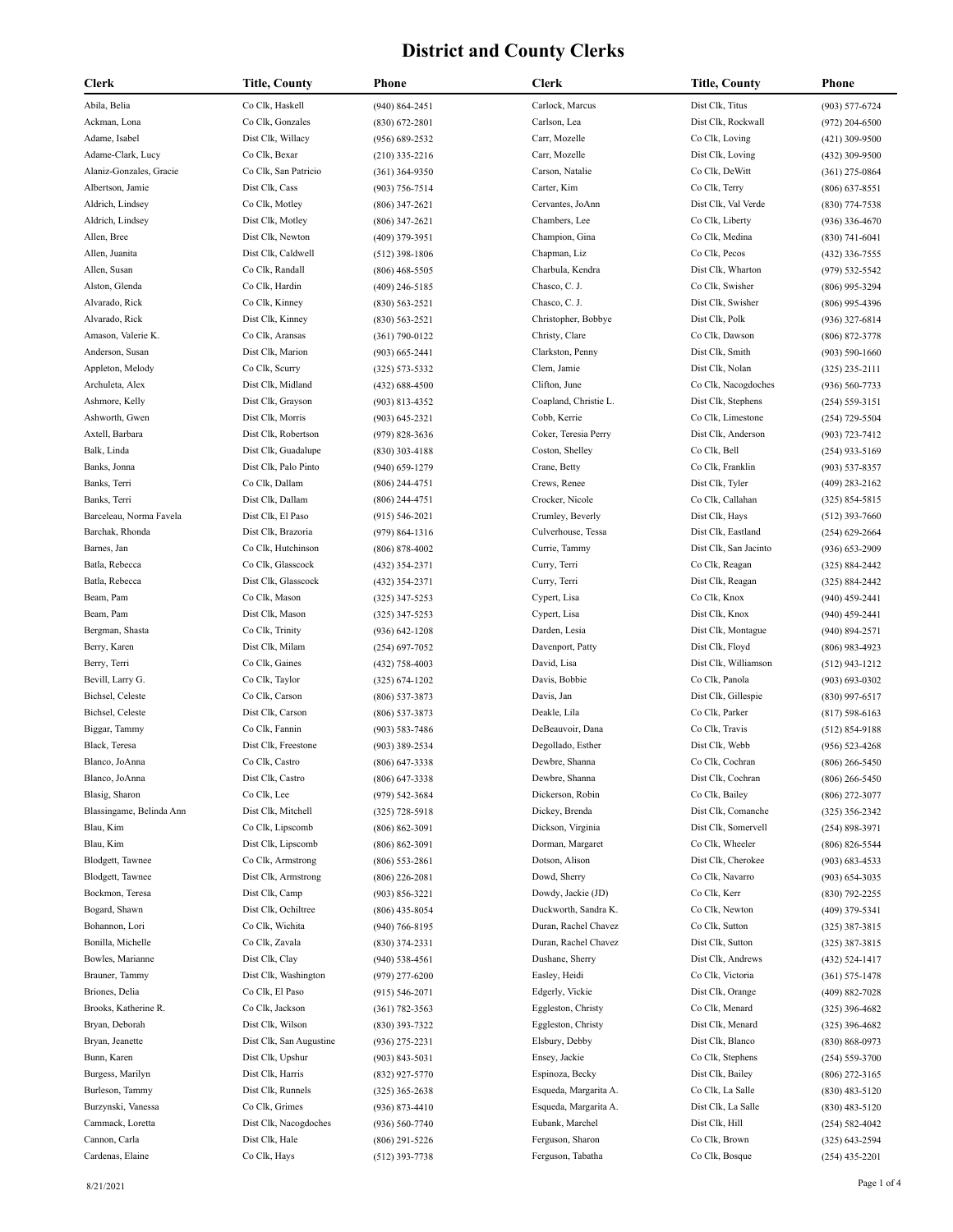| Clerk                    | Title, County        | Phone              | <b>Clerk</b>           | Title, County                          | Phone              |
|--------------------------|----------------------|--------------------|------------------------|----------------------------------------|--------------------|
| Fietsam, Brenda          | Co Clk, Fayette      | (979) 968-3251     | Harrison, Pam          | Co Clk, Cooke                          | $(940)$ 668-5437   |
| Fincher, Amy             | Co Clk, Angelina     | $(936) 634 - 8339$ | Hartmann, Connie       | Co Clk, Lampasas                       | $(512) 556 - 8271$ |
| Finley, Lynne            | Dist Clk, Collin     | $(972) 548 - 4320$ | Harwell, J. A. (Andy)  | Co Clk, McLennan                       | $(254)$ 757-5078   |
| Fisher, Olivia M.        | Co Clk, Hall         | $(806)$ 259-2627   | Hattaway, Trey         | Dist Clk, Gregg                        | $(903)$ 237-2663   |
| Fisher, Olivia M.        | Dist Clk, Hall       | $(806)$ 259-2627   | Hawkins, Cheri         | Co Clk, Shackelford                    | $(325) 762 - 9425$ |
| Flores, Mary Ellen       | Co Clk, Goliad       | $(361) 645 - 3294$ | Hawkins, Cheri         | Dist Clk, Shackelford                  | (325) 762-9425     |
| Flores, Mary Ellen       | Dist Clk, Goliad     | $(361) 645 - 3294$ | Hawthorne, Heather H.  | Co Clk, Chambers                       | $(409)$ 267-2421   |
| Flores, Patti            | Dist Clk, Wichita    | $(940)$ 766-8190   | Hawthorne, Janice      | Dist Clk, Matagorda                    | $(979)$ 244-7621   |
| Florez, Dianne O.        | Co Clk, Reeves       | (432) 445-5467     | Heard, Pam             | Dist Clk, Aransas                      | $(361) 790 - 0128$ |
| Flowers, Robyn           | Dist Clk, Walker     | $(936)$ 436-4972   | Henderson, Gayle       | Dist Clk, Pecos                        | $(432)$ 336-3503   |
| Fogg, Jennifer           | Co Clk, Rockwall     | $(972)$ 204-6300   | Henry, Patti L.        | Dist Clk, Chambers                     | $(409)$ 267-2432   |
| Forbis, Joel             | Dist Clk, Randall    | $(806)$ 468-5600   | Herriage, Betty        | Dist Clk, Henderson                    | $(903) 675 - 6115$ |
| Fountain, Jennifer L.    | Co Clk, Shelby       | $(936) 598 - 6361$ | Herrin, Darlene        | Co Clk, Kendall                        | $(830)$ 249-9343   |
| Fowler, Cindy            | Dist Clk, Medina     |                    | Hester, Bena           | Co Clk, Briscoe                        |                    |
| French, Kari             | Co Clk, Walker       | $(830)$ 741-6070   | Hester, Bena           | Dist Clk, Briscoe                      | $(806) 823 - 2134$ |
|                          |                      | $(936)$ 436-4922   |                        |                                        | $(806) 823 - 2134$ |
| Fritsche, Dana           | Dist Clk, Burleson   | $(979) 567 - 2336$ | Hill, Becky            | Co Clk, Dickens                        | $(806)$ 623-5531   |
| Fulcher, Cheryl          | Dist Clk, Hopkins    | $(903)$ 438-4081   | Hill, Becky            | Dist Clk, Dickens<br>Dist Clk, Hidalgo | $(806)$ 623-5531   |
| Garcia, Gabriel          | Dist Clk, Brazos     | $(979)$ 361-4230   | Hinojosa, Laura        |                                        | $(956)$ 318-2200   |
| Garcia, Mario Z.         | Co Clk, Dimmit       | (830) 876-2323     | Hitt, Tonna Trumble    | Dist Clk, Hood                         | $(817) 579 - 3236$ |
| Garcia, Mary             | Dist Clk, Bexar      | $(210)$ 335-2113   | Hock, Schelana         | Co Clk, Polk                           | $(936)$ 327-6805   |
| Garman, Rachel           | Co Clk, Deaf Smith   | $(806)$ 363-7077   | Hogg, Dana             | Dist Clk, Hardin                       | $(409)$ 246-5150   |
| Garza, Elodia M.         | Co Clk, Duval        | $(361)$ 279-6272   | Hollan, Debbie         | Co Clk, Waller                         | $(979) 826 - 7711$ |
| Garza, Stephanie G.      | Co Clk, Kleberg      | $(361) 595 - 8548$ | Holman, Linda          | Dist Clk, Colorado                     | (979) 732-2536     |
| Garza, Susana            | Co Clk, Willacy      | $(956) 689 - 2710$ | Hopkins, Debra         | Co Clk, Foard                          | $(940) 684 - 1365$ |
| Garza-Perez, Sylvia      | Co Clk, Cameron      | $(956) 544 - 0826$ | Hopkins, Debra         | Dist Clk, Foard                        | $(940) 684 - 1365$ |
| Gentry, Janice           | Dist Clk, Red River  | $(903)$ 427-3761   | Horton, Jeanne         | Co Clk, Gray                           | $(806) 669 - 8004$ |
| Gerber, Elaine           | Dist Clk, Deaf Smith | $(806)$ 364-3901   | Huddle-Boyd, Darlene   | Dist Clk, Coleman                      | $(325)$ 625-2568   |
| Gilbert, Marci A.        | Dist Clk, Cooke      | $(940)$ 668-5450   | Hudman, Joyce          | Co Clk, Brazoria                       | $(979) 864 - 1355$ |
| Gilley, Michelle         | Co Clk, Gregg        | $(903)$ 236-8430   | Hudspeth, Teneshia     | Co Clk, Harris                         | $(713)$ 274-8600   |
| Gilliland, Sharena       | Dist Clk, Parker     | $(817) 598 - 6114$ | Hughes, Laura          | Co Clk, Kaufman                        | $(469)$ 376-4735   |
| Gillow, Joyce            | Dist Clk, Llano      | $(325)$ 247-5036   | Hughey, Rhonda         | Dist Clk, Kaufman                      | $(469)$ 376-4635   |
| Gimble, Jon              | Dist Clk, McLennan   | $(254)$ 757-5057   | Huston, Donna          | Dist Clk, Wood                         | $(903) 763 - 2361$ |
| Golden, Shawntel         | Dist Clk, Lamar      | $(903) 737 - 2427$ | Ibarra, Aaron          | Co Clk, Frio                           | $(830)$ 334-2214   |
| Gonzales, Diane          | Co Clk, Atascosa     | $(830)$ 767-2511   | Ibarra, Margie Ramirez | Co Clk, Webb                           | $(956) 523 - 4266$ |
| Gonzales, JoAnna         | Dist Clk, Howard     | (432) 264-2223     | Ivey, Becky            | Co Clk, Johnson                        | $(817) 556 - 6323$ |
| Gonzales, Lesvia         | Dist Clk, Brooks     | $(361)$ 325-5604   | Jackson, Susan         | Dist Clk, Kendall                      | (830) 249-9343     |
| Gonzales, Linda          | Co Clk, Martin       | (432) 756-3412     | Jaggers, Ellen         | Dist Clk, Franklin                     | $(903) 537 - 8337$ |
| Gonzales, Linda          | Dist Clk, Martin     | (432) 756-3412     | Jakubicek, Chris       | Co Clk, Baylor                         | (940) 889-3322     |
| Gonzales, Nickelle Clark | Co Clk, Bee          | $(361) 621 - 1557$ | Jakubicek, Chris       | Dist Clk, Baylor                       | (940) 889-3322     |
| Gonzalez, Adreana        | Dist Clk, Dawson     | $(806) 872 - 7373$ | James, Vanessa         | Co Clk, Jack                           | $(940) 567 - 2111$ |
| Gonzalez, Jr., Bert      | Co Clk, Starr        | $(956)$ 716-4800   | Jarvis, Linda          | Co Clk, Freestone                      | $(903)$ 389-2635   |
| Gonzalez, Maricela G.    | Dist Clk, Dimmit     | (830) 876-4243     | Jenkins, Carol         | Dist Clk, Limestone                    | (254) 729-3206     |
| Gonzalez, Mary Ann       | Co Clk, Schleicher   | $(325) 853 - 2833$ | Jennings, LeeAnn       | Co Clk, Jones                          | (325) 823-3762     |
| Gonzalez, Mary Ann       | Dist Clk, Schleicher | $(325) 853 - 2833$ | Jentho, Cathy          | Co Clk, Eastland                       | $(254) 629 - 1583$ |
| Goodman, Anna            | Co Clk, Calhoun      | $(361) 553 - 4411$ | Johnson, Jackie        | Co Clk, Collingsworth                  | $(806)$ 447-2408   |
| Goodness, Theresa        | Co Clk, Jefferson    | (409) 835-8475     | Johnson, Jackie        | Dist Clk, Collingsworth                | $(806)$ 447-2408   |
| Gracia-Ramon, Generosa   | Co Clk, Val Verde    | (830) 774-7564     | Johnson, Lisa          | Co Clk, Hemphill                       | $(806)$ 323-6212   |
| Graham-Miles, Shirley    | Co Clk, Irion        | $(325) 835 - 2421$ | Johnson, Lisa          | Dist Clk, Hemphill                     | $(806)$ 323-6212   |
| Graham-Miles, Shirley    | Dist Clk, Irion      | $(325) 835 - 2421$ | Jones, Candace         | Dist Clk, Scurry                       | $(325) 573 - 5641$ |
| Green, Janette K.        | Co Clk, Palo Pinto   | $(940)$ 659-1277   | Jones, Cheryl          | Dist Clk, Brown                        | $(325) 646 - 5514$ |
| Greene, Pam              | Co Clk, Winkler      | $(432) 586 - 3401$ | Jones, Christine       | Co Clk, McCulloch                      | $(325) 597 - 2400$ |
| Gregor, Carrie           | Co Clk, Austin       | $(979) 865 - 5911$ | Jones, Gwinda          | Co Clk, Erath                          | $(254)$ 965-1482   |
| Gregory, Donece          | Co Clk, Tyler        | $(409)$ 283-2281   | Jones, Jane            | Co Clk, Delta                          | $(903)$ 395-4400   |
| Gressett, Debbie         | Dist Clk, Haskell    | $(940) 864 - 2030$ | Jones, Jane            | Dist Clk, Delta                        | $(903)$ 395-4400   |
| Griffis, Sherry          | Dist Clk, Harrison   | $(903)$ 935-8409   | Jones, Kim             | Co Clk, Montague                       | $(940) 894 - 2461$ |
| Guajardo, Jr., Arturo    | Co Clk, Hidalgo      | $(956)$ 318-2100   | Jones, Sherri          | Dist Clk, Wheeler                      | $(806) 826 - 5931$ |
| Guerrero, R. David       | Dist Clk, Jim Wells  | $(361)$ 668-5717   | Kabela, Anna           | Dist Clk, Calhoun                      | $(361) 553 - 4630$ |
| Hadeler, Marci           | Co Clk, Llano        | $(325)$ 247-4455   | Keith, Sharla          | Co Clk, Nolan                          | $(325)$ 235-2462   |
| Haley, Alison            | Co Clk, Midland      | $(432) 688 - 4402$ | Kellar, Heather        | Dist Clk, Comal                        | $(830)$ 221-1250   |
| Hansen, Lacey            | Dist Clk, Jones      |                    | Kelton, Sasha          | Co Clk, Clay                           | $(940)$ 538-4631   |
|                          |                      | $(325) 823 - 3731$ |                        |                                        |                    |
| Hardin, Kay Jennings     | Co Clk, Young        | $(940)$ 549-8432   | Kemp, Latrice          | Co Clk, Hale                           | $(806)$ 291-5261   |
| Harrington, Jill         | Dist Clk, Bowie      | $(903) 628 - 6751$ | Kemp, Stacey           | Co Clk, Collin                         | $(972) 548 - 6420$ |
| Harrison, Craig          | Co Clk, Kent         | $(806)$ 237-3881   | Kennon, Jana           | Co Clk, Wilbarger                      | $(940)$ 552-5486   |
| Harrison, Craig          | Dist Clk, Kent       | $(806)$ 237-3881   | Kern, Carla            | Co Clk, Mitchell                       | $(325) 728 - 3481$ |
| Harrison, Edith Wagner   | Dist Clk, Lampasas   | $(512) 556 - 8271$ | Kiel, Teresa           | Co Clk, Guadalupe                      | $(830)$ 303-8861   |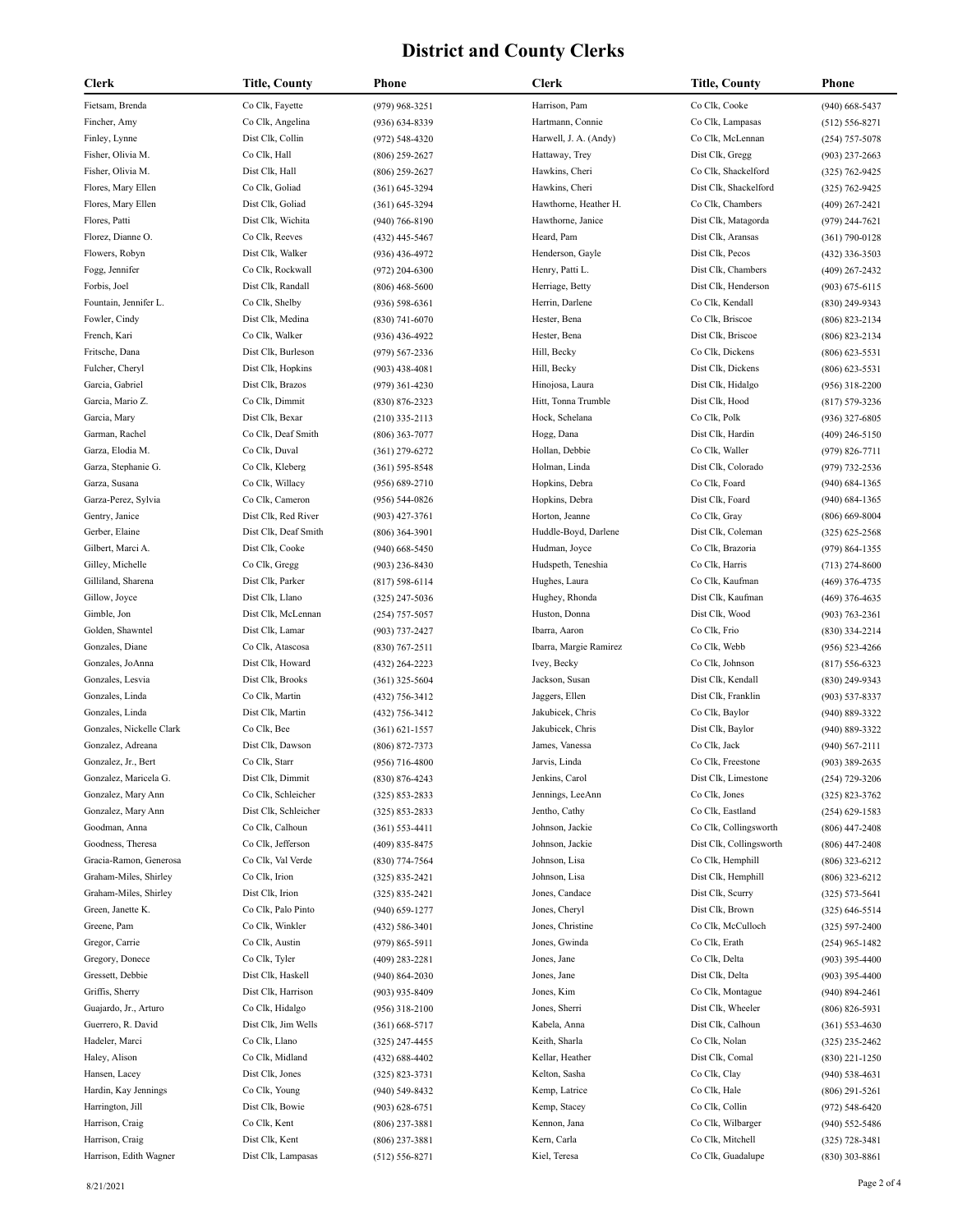| Clerk                      | Title, County          | Phone                                | <b>Clerk</b>           | Title, County          | Phone                                  |
|----------------------------|------------------------|--------------------------------------|------------------------|------------------------|----------------------------------------|
| Kinard, John D.            | Dist Clk, Galveston    | (409) 766-2424                       | Monico, Anthony        | Dist Clk, Tom Green    | $(325) 659 - 6579$                     |
| Kneuper, Tammy             | Dist Clk, Bandera      | $(830)$ 796-4606                     | Montemayor, Sara       | Co Clk, Maverick       | (830) 773-2829                         |
| Koepp, Bobbie              | Co Clk, Comal          | $(830)$ 221-1230                     | Moore, Becky           | Dist Clk, Coryell      | $(254) 865 - 5911$                     |
| Kouba, Elizabeth A.        | Co Clk, Lavaca         | $(361) 798 - 3612$                   | Moore, Dianna          | Co Clk, Throckmorton   | $(940)$ 849-8815                       |
| Land, Jamie L.             | Dist Clk, Young        | $(940) 549 - 0029$                   | Moore, Dianna          | Dist Clk, Throckmorton | $(940)$ 849-8815                       |
| Landrum, Becky             | Co Clk, Hunt           | $(903)$ 408-4130                     | Morales, Zonia Garza   | Co Clk, Jim Hogg       | $(361) 527 - 4031$                     |
| Lang, Katie                | Co Clk, Hood           | $(817) 579 - 3222$                   | Morales, Zonia Garza   | Dist Clk, Jim Hogg     | $(361) 527 - 4031$                     |
| Lantz, Dawn                | Dist Clk, Kerr         | $(830)$ 792-2281                     | Morgan, Ginger         | Co Clk, Floyd          | $(806)$ 983-4900                       |
| Laws, Sandra               | Dist Clk, Lynn         | $(806) 561 - 4274$                   | Morgan, Jodi           | Co Clk, Milam          | $(254) 697 - 7049$                     |
| Layhew, Sandy              | Dist Clk, Hamilton     | $(254)$ 386-1240                     | Morris, Susanne        | Co Clk, Madison        | $(936)$ 241-6210                       |
| LeFlore, Diane             | Dist Clk, Grimes       | $(936) 873 - 4418$                   | Murphree, Susan        | Dist Clk, Gaines       | $(432)$ 758-4013                       |
| Lemon, Sherry              | Co Clk, Wise           | $(940)$ 627-3351                     | Murphy, Sue            | Dist Clk, Austin       | $(979) 865 - 5911$                     |
| Lesley, Ruby               | Co Clk, Comanche       | $(325)$ 356-2655                     | Newman, Debbie         | Co Clk, Jasper         | $(409)$ 384-2632                       |
| Lindsey, Paige             | Dist Clk, Terry        |                                      | Newman, Joan           | Co Clk, Titus          |                                        |
| Littleton, Margaret E.     | Dist Clk, Atascosa     | $(806)$ 637-4202                     | Nicholson, Mary Louise | Co Clk, Tarrant        | $(903) 577 - 6796$                     |
|                            |                        | $(830) 769 - 3011$                   |                        |                        | $(817) 884 - 1070$                     |
| Lloyd, David               | Dist Clk, Johnson      | $(817) 556 - 6839$                   | Noble, Margo           | Co Clk, San Augustine  | $(936)$ 275-2452                       |
| London, Ellen              | Co Clk, Hardeman       | $(940)$ 663-2901                     | Noey, Cassandra        | Dist Clk, Leon         | $(903) 536 - 2227$                     |
| London, Ellen              | Dist Clk, Hardeman     | $(940)$ 663-2901                     | Norsworthy, Rosa       | Dist Clk, Jasper       | $(409)$ 384-2721                       |
| Long, Debbie               | Dist Clk, Lamb         | $(806)$ 385-4222                     | Oliver, Lori           | Dist Clk, Shelby       | $(936) 598 - 4164$                     |
| Lookingbill, Darla         | Co Clk, Oldham         | $(806)$ 267-2667                     | Ovalle, Christina      | Dist Clk, Uvalde       | $(830)$ 278-3918                       |
| Lookingbill, Darla         | Dist Clk, Oldham       | $(806)$ 267-2667                     | Owens, Sharon          | Dist Clk, Callahan     | $(325) 854 - 5825$                     |
| Lopez, Sylvia M.           | Dist Clk, Refugio      | $(361) 526 - 2721$                   | Oyerbides, Patricia    | Dist Clk, Ward         | $(432)$ 943-2751                       |
| Lorentzen, Anne            | Dist Clk, Nueces       | $(361) 888 - 0450$                   | Palermo, Jennifer      | Co Clk, Hockley        | $(806) 894 - 3185$                     |
| Loucks, Sarah              | Dist Clk, Bastrop      | $(512)$ 332-7244                     | Pallarez, Virginia     | Co Clk, Presidio       | (432) 729-4812                         |
| Lovelace, Summer L.        | Co Clk, Yoakum         | $(806)$ 456-7491                     | Pallarez, Virginia     | Dist Clk, Presidio     | (432) 729-3857                         |
| Lovell, Phyllis F.         | Co Clk, Concho         | $(325) 732 - 4322$                   | Parker, Janet F.       | Co Clk, Burnet         | $(512)$ 756-5403                       |
| Lovell, Phyllis F.         | Dist Clk, Concho       | (325) 732-4322                       | Pasley, Gina           | Dist Clk, Fisher       | $(325)$ 776-2279                       |
| Luke, Juli                 | Co Clk, Denton         | $(940)$ 349-2012                     | Pate, Laura            | Dist Clk, Rains        | $(903)$ 473-5000                       |
| Lusk, Laverne              | Co Clk, Cherokee       | $(903) 683 - 2350$                   | Patterson, Deana       | Co Clk, Grayson        | $(903) 813 - 4249$                     |
| Macias, Janie              | Co Clk, Crane          | $(432) 558 - 3581$                   | Perez III, J. C.       | Co Clk, Jim Wells      | $(361) 668 - 5702$                     |
| Macias, Janie              | Dist Clk, Crane        | $(432) 558 - 3581$                   | Perez-Reyes, Laura     | Dist Clk, Cameron      | $(956) 544-0838$                       |
| Manchester, Jennifer D.    | Co Clk, Real           | $(830)$ 232-5202                     | Peterson, Brenda       | Dist Clk, Wilbarger    | $(940)$ 553-3411                       |
| Manchester, Jennifer D.    | Dist Clk, Real         | $(830)$ 232-5202                     | Petty, Tina            | Co Clk, Bowie          | $(903) 628 - 6740$                     |
| Mansfield, Tandie          | Co Clk, Bandera        | $(830)$ 796-3332                     | Phillips, Karen        | Co Clk, Smith          | $(903) 590 - 4670$                     |
| Marks, Heather             | Dist Clk, San Patricio | $(361)$ 364-9377                     | Pietsch, Rose          | Co Clk, Bastrop        | $(512)$ 332-7234                       |
| Marshall, Tammy            | Co Clk, Crosby         | $(806)$ 675-2334                     | Pinion, Kelly J.       | Co Clk, Lubbock        | $(806)$ 775-1076                       |
| Martin, Jennifer           | Co Clk, Ector          | $(432)$ 498-4130                     | Pippin, Tracie         | Dist Clk, Jack         | $(940) 567 - 2141$                     |
| Martinez, Eva S.           | Co Clk, Wilson         | $(830)$ 393-7308                     | Pirkle, Liz            | Dist Clk, Waller       | (979) 826-7735                         |
| Martinez Castanon, Dora A. | Dist Clk, Zapata       | $(956) 765 - 9930$                   | Pitcox, Michelle       | Dist Clk, McCulloch    | $(325) 597 - 0733$                     |
| Mathis, Sharon             | Dist Clk, Jackson      | $(361) 782 - 3812$                   | Pitre, Felicia         | Dist Clk, Dallas       | $(214) 653 - 7301$                     |
| Matkin, Melanie            | Dist Clk, Live Oak     | $(361)$ 449-2733                     | Pitre, Lisa            | Dist Clk, Sabine       | (409) 787-2912                         |
| Mays, Jo                   | Dist Clk, Gray         | $(806) 669 - 8010$                   | Plummer, Jim           | Co Clk, Garza          | $(806)$ 495-4430                       |
| McCutchen, Jerri           | Co Clk, Sterling       | $(325)$ 378-5191                     | Plummer, Jim           | Dist Clk, Garza        | $(806)$ 495-4430                       |
| McCutchen, Jerri           | Dist Clk, Sterling     | $(325)$ 378-5191                     | Preddy, Ninfa          | Co Clk, Crockett       | $(325)$ 392-2022                       |
| McDaniel, Janice           | Co Clk, Sabine         | (409) 787-3786                       | Preddy, Ninfa          | Dist Clk, Crockett     | $(325)$ 392-2022                       |
| McDonald, Linda            | Co Clk, Culberson      | $(432)$ 283-2058                     | Price, Dennis          | Dist Clk, Hockley      | $(806) 894 - 8527$                     |
| McDonald, Linda            | Dist Clk, Culberson    | $(432)$ 283-2058                     | Price, Kelley          | Co Clk, Wood           | $(903) 763 - 2711$                     |
| McGarrugh, Jeri Ann        | Co Clk, Ochiltree      | $(806)$ 435-8039                     | Price, Velva           | Dist Clk, Travis       | $(512) 854 - 9457$                     |
| McGill, Elizabeth          | Co Clk, Tom Green      | $(325) 659 - 6553$                   | Pringle, Wanda         | Dist Clk, Erath        | $(254)$ 965-1486                       |
| McGill, Trudy              | Co Clk, Rusk           | $(903) 657 - 0330$                   | Puff, Cynthia          | Co Clk, Hamilton       | $(254)$ 386-1202                       |
| McKanna, Brenda            | Co Clk, Moore          | $(806)$ 935-6164                     | Raiford, Kristen       | Dist Clk, Trinity      | $(936) 642 - 1118$                     |
| McLaury, Holly             | Co Clk, Stonewall      | (940) 989-2272                       | Rains, Carolyn         | Dist Clk, Houston      | $(936) 544 - 3255$                     |
| McLaury, Holly             | Dist Clk, Stonewall    | $(940)$ 989-2272                     | Ramirez, Ida           | Co Clk, Refugio        | $(361) 526 - 2233$                     |
| McMurray, LaWanda          | Co Clk, Upton          | $(432) 693 - 2861$                   | Ramirez, Rachel        | Dist Clk, Zavala       | $(830)$ 374-3456                       |
| McMurray, LaWanda          | Dist Clk, Upton        | $(432)$ 693-2861                     | Rankin, Toni           | Co Clk, Roberts        | $(806) 868 - 2341$                     |
| McQueen, Karen             | Co Clk, Brazos         | $(979)$ 361-4135                     | Rankin, Toni           | Dist Clk, Roberts      | $(806) 868 - 2341$                     |
| Mead, Melissa              | Co Clk, Hartley        |                                      | Reed, Melanie          | Dist Clk, Ellis        |                                        |
| Mead, Melissa              | Dist Clk, Hartley      | $(806)$ 235-3582<br>$(806)$ 235-3582 | Reyes, Monica          | Co Clk, Coke           | $(972) 825 - 5091$<br>$(325)$ 453-2631 |
| Meadows, Terri             | Co Clk, Houston        |                                      | Reyes, Monica          | Dist Clk, Coke         |                                        |
|                            |                        | $(936) 544 - 3255$                   |                        |                        | $(325)$ 453-2631                       |
| Mendoza, Stacey            | Co Clk, Coleman        | $(325)$ 625-2889                     | Reyes, Olga Lydia      | Co Clk, Edwards        | $(830) 683 - 2235$                     |
| Menke, Kimberly            | Co Clk, Colorado       | $(979) 732 - 2155$                   | Reyes, Olga Lydia      | Dist Clk, Edwards      | $(830) 683 - 2235$                     |
| Menke, Stephnie            | Dist Clk, Potter       | $(806)$ 379-2300                     | Reynolds, Michelle     | Co Clk, Somervell      | $(254)$ 897-4427                       |
| Miller, Juanita            | Dist Clk, Bosque       | $(254)$ 435-2334                     | Richard, Laura         | Co Clk, Fort Bend      | $(281)$ 341-8652                       |
| Miller, Julia              | Co Clk, Runnels        | $(325)$ 365-2720                     | Rister, Nancy E.       | Co Clk, Williamson     | $(512)$ 943-1515                       |
| Miller, Melisa             | Dist Clk, Montgomery   | $(936) 539 - 7855$                   | Ritchie, Tonya         | Co Clk, Lamb           | $(806)$ 385-4222                       |